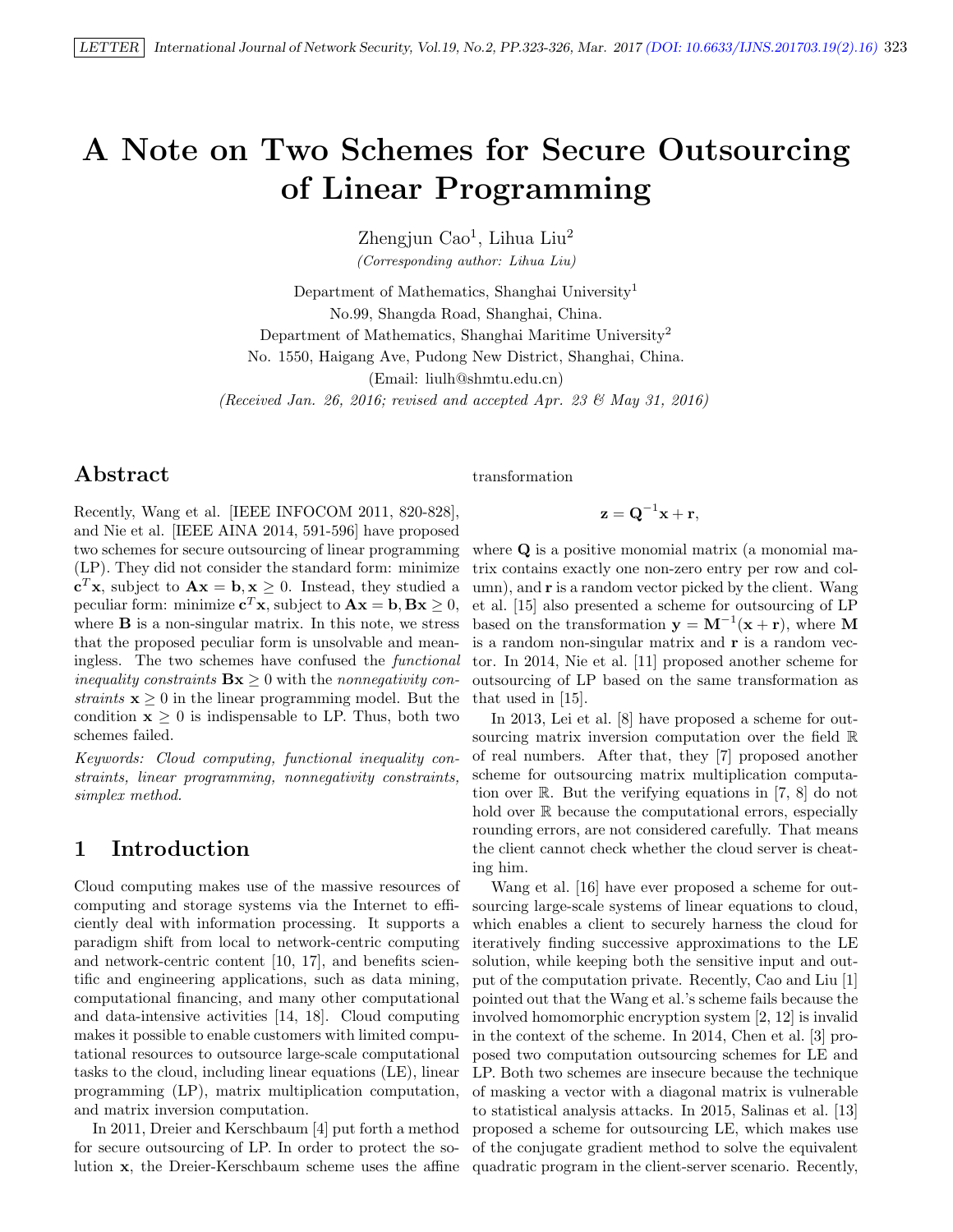Hsien et al. [6, 9] presented two surveys of public auditing where **A** is an  $m \times n$  matrix, **c** is an  $n \times 1$  vector, **b** is an for secure data storage in cloud computing.

In this note we would like to stress that the proposed peculiar form by Wang et al. [15] and Nie et al. [11] is unsolvable and meaningless. In fact, they did not consider the standard form:

Minimize  $\mathbf{c}^T \mathbf{x}$ , subject to  $\mathbf{A}\mathbf{x} = \mathbf{b}, \mathbf{x} \geq 0$ .

Instead, they studied a peculiar form:

Minimize  $\mathbf{c}^T \mathbf{x}$ , subject to  $\mathbf{A} \mathbf{x} = \mathbf{b}, \mathbf{B} \mathbf{x} \geq 0$ ,

where **A** is an  $m \times n$  matrix, **c** is an  $n \times 1$  vector, **b** is an  $m \times 1$  vector, **x** is an  $n \times 1$  vector of variables, and **B** is an  $n \times n$  non-singular matrix.

They have confused the *functional inequality con*straints  $\mathbf{Bx} \geq 0$  with nonnegativity constraints  $\mathbf{x} \geq 0$ in the linear programming model. In nature, the condition  $x > 0$  is indispensable to LP. Thus, both two schemes failed. We also review the possible method for secure outsourcing of LP, which is due to Dreier and Kerschbaum.

# 2 Preliminaries

Linear programming has numerous important applications. Among these allocating resources to activities is the most common type of application. The standard form for a linear programming problem can be described as follows [5]. Select the values for  $x_1, \dots, x_n$  so as to

$$
\text{maximize} \quad c_1 x_1 + c_2 x_2 + \dots + c_n x_n,
$$

subject to the restrictions

 $a_{11}x_1 + a_{12}x_2 + \cdots + a_{1n}x_n \leq b_1$  $a_{21}x_1 + a_{22}x_2 + \cdots + a_{2n}x_n \leq b_2$ . . .  $a_{m1}x_1 + a_{m2}x_2 + \cdots + a_{mn}x_n \leq b_m$ 

and

$$
x_1 \ge 0, x_2 \ge 0, \cdots, x_n \ge 0.
$$

 $c_1x_1 + c_2x_2 + \cdots + c_nx_n$  is called the *objective function*. The first m constraints are sometimes called functional constraints. The restrictions  $x_j \geq 0$  are called nonnegativity constraints.

The simplex method, a general procedure for solving linear programming problems, is based on solving systems of equations. Therefore, it has to firstly convert the functional inequality constraints to equivalent equality constraints. This conversion is accomplished by introducing slack variables. After the conversion, the original linear programming model can now be replaced by the equivalent model (called the augmented form).

Using matrices, the standard form for the general linear programming model becomes

$$
maximize cTx, subject to Ax \le b, x \ge 0
$$

 $m \times 1$  vector, and **x** is an  $n \times 1$  vector of variables. To obtain the augmented form of the problem, introduce the column vector of slack variables  $\mathbf{x}_s = (x_{n+1}, \dots, x_{n+m})^T$ so that the constraints become

$$
[\mathbf{A},\mathbf{I}]\left[\begin{array}{c} \mathbf{x} \\ \mathbf{x}_s \end{array}\right] = \mathbf{b} \text{ and } \left[\begin{array}{c} \mathbf{x} \\ \mathbf{x}_s \end{array}\right] \geq \mathbf{0},
$$

where **I** is the  $m \times m$  identity matrix, and the null vector **0** now has  $n + m$  elements.

Notice that the nonnegativity constraints are left as inequalities because they are used to determine the leaving basic variable according to the minimum ratio test.

# 3 Analysis of Two Schemes for Outsourcing of LP

#### 3.1 Review

We now take the scheme in [15] as the example to show the incorrectness of the proposed peculiar form (see page 822 of  $[15]$  and page 592 of  $[11]$ ). In the scheme, there are two entities, the client and the cloud server. The client has the original problem

$$
\min \mathbf{c}^T \mathbf{x}, \text{ s.t. } \mathbf{A}\mathbf{x} = \mathbf{b}, \ \mathbf{B}\mathbf{x} \ge 0 \tag{1}
$$

where **A** is an  $m \times n$  matrix, **c** is an  $n \times 1$  vector, **b** is an  $m \times 1$  vector, **x** is an  $n \times 1$  vector of variables, **B** is an  $n \times n$  non-singular matrix.

To ensure the privacy of input and output, the client transforms the original problem into the following problem

$$
\min \mathbf{c}'^T \mathbf{y}, \text{ s.t. } \mathbf{A}'\mathbf{y} = \mathbf{b}', \ \mathbf{B}'\mathbf{y} \ge 0 \tag{2}
$$

where

$$
\left\{\begin{array}{l} \mathbf{A}^{\prime}=\mathbf{QAM} \\ \mathbf{B}^{\prime}=(\mathbf{B-PQA})\mathbf{M} \\ \mathbf{b}^{\prime}=\mathbf{Q}(\mathbf{b}+\mathbf{Ar}) \\ \mathbf{c}^{\prime}=\gamma\mathbf{M}^{T}\mathbf{c} \\ \mathbf{y}=\mathbf{M}^{-1}(\mathbf{x}+\mathbf{r}) \end{array}\right.
$$

satisfying

$$
|\mathbf{B}'| \neq 0, \mathbf{Pb}' = \mathbf{Br}, \mathbf{b} + \mathbf{Ar} \neq 0, \gamma > 0,
$$

where **P** is an  $n \times m$  matrix, **Q** is a random  $m \times m$  nonsingular matrix, M is a random  $n \times n$  non-singular matrix, and **r** is an  $n \times 1$  vector. The client then sends Problem (2) to the server.

#### 3.2 Analysis

Upon receiving Problem (2), the server has to introduce the nonnegativity conditions  $y \geq 0$  into it and solve the following problem

$$
\min \mathbf{c}'^T \mathbf{y}, \text{ s.t. } \mathbf{A}'\mathbf{y} = \mathbf{b}', \ \mathbf{B}'\mathbf{y} \ge 0, \ \mathbf{y} \ge 0 \tag{3}
$$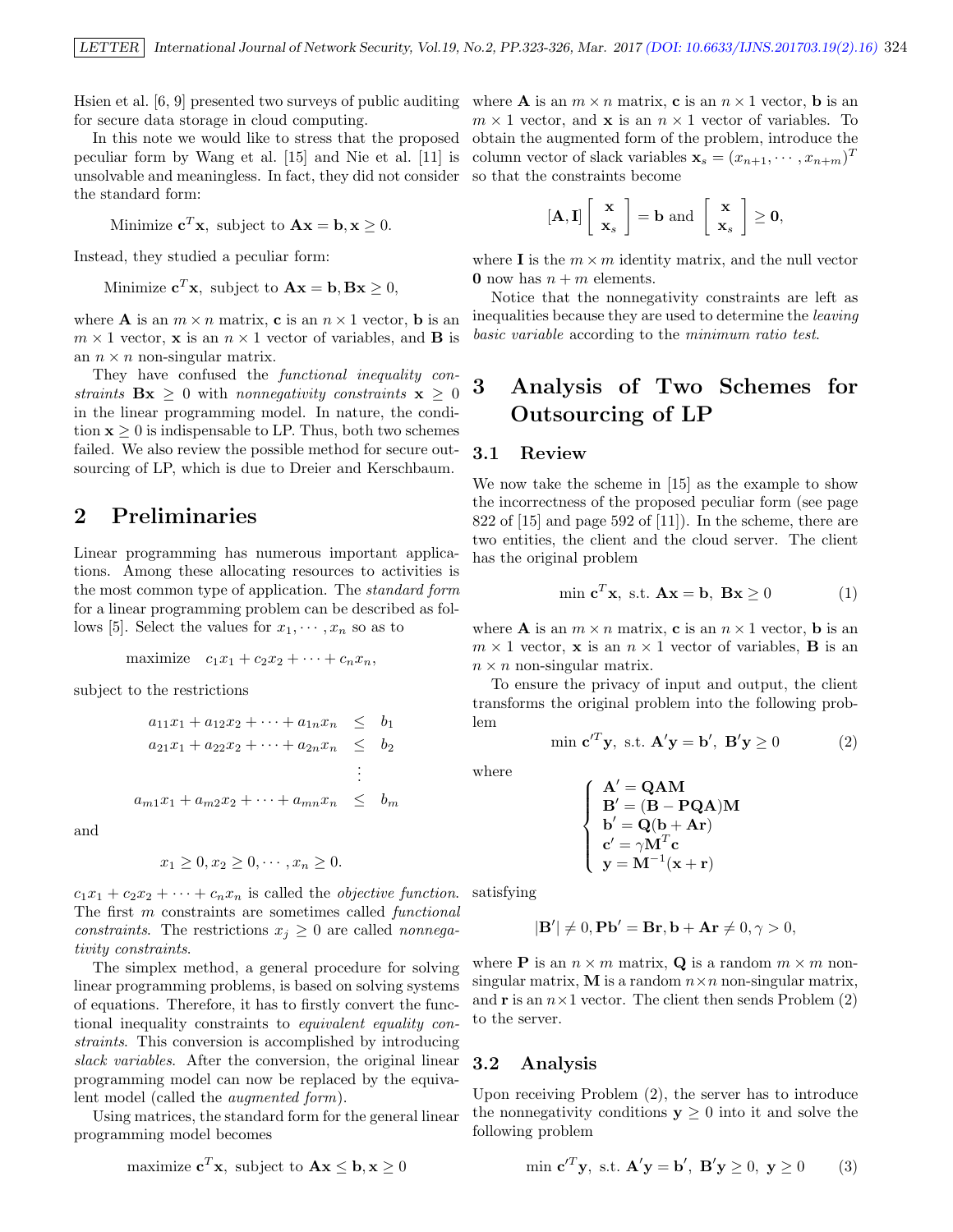This is because the constraints  $\mathbf{B}'\mathbf{y} \geq 0$  should be viewed as a part of the functional constraints, not the necessary nonnegativity constraints, unless

$$
\mathbf{B}' = (\mathbf{B} - \mathbf{P} \mathbf{Q} \mathbf{A}) \mathbf{M}
$$

can be rewritten as a diagonal matrix where the entries on the main diagonal are strictly positive (in such case,  $\mathbf{B}'\mathbf{y} \geq 0$  implies  $\mathbf{y} \geq 0$ ).

Unfortunately, the solution of the following problem

$$
\min \mathbf{c}^T \mathbf{x}, \text{ s.t. } \mathbf{A}\mathbf{x} = \mathbf{b}, \ \mathbf{B}\mathbf{x} \ge 0, \ \mathbf{x} \ge 0 \tag{4}
$$

cannot be derived from the solution of Problem (3), because the transformation

$$
y = M^{-1}(x + r), \text{ where } x \ge 0
$$

cannot ensure that  $y \geq 0$ .

The authors of [11, 15] have confused the functional inequality constraints  $Bx \geq 0$  with the nonnegativity constraints  $x > 0$ . In fact, the proposed peculiar form is meaningless and unsolvable, unless  $Bx \geq 0$  can be rewritten as  $\mathbf{x} \geq 0$ .

# 4 A Possible Method for Secure Outsourcing of LP

In 2011, Dreier and Kerschbaum [4] have already presented a possible method for secure outsourcing of LP. The scheme can be briefly described as follows.

Given the original LP problem

$$
\min \mathbf{c}^T \mathbf{x}, \text{ s.t. } \mathbf{M}_1 \mathbf{x} = \mathbf{b}_1, \mathbf{M}_2 \mathbf{x} \le \mathbf{b}_2, \mathbf{x} \ge 0,
$$

the client uses a positive monomial matrix  $Q$  (a monomial matrix contains exactly one non-zero entry per row and column) to hide c and obtains

$$
\begin{aligned} \min \mathbf{c}^T \mathbf{Q} \mathbf{Q}^{-1} \mathbf{x}, \\ \text{s.t.} \qquad & \mathbf{M}_1 \mathbf{Q} \mathbf{Q}^{-1} \mathbf{x} = \mathbf{b}_1, \\ & \mathbf{M}_2 \mathbf{Q} \mathbf{Q}^{-1} \mathbf{x} \leq \mathbf{b}_2, \\ & \mathbf{Q}^{-1} \mathbf{x} \geq 0. \end{aligned}
$$

He then uses a *positive vector*  $\boldsymbol{r}$  to hide  $\boldsymbol{x}$  and obtains

$$
\begin{aligned} \min \mathbf{c}^T \mathbf{Q} (\mathbf{Q}^{-1} \mathbf{x} + \mathbf{r}), \\ \text{s.t.} \qquad & \mathbf{M}_1 \mathbf{Q} (\mathbf{Q}^{-1} \mathbf{x} + \mathbf{r}) = \mathbf{b}_1 + \mathbf{M}_1 \mathbf{Q} \mathbf{r}, \\ & \mathbf{M}_2 \mathbf{Q} (\mathbf{Q}^{-1} \mathbf{x} + \mathbf{r}) \leq \mathbf{b}_2 + \mathbf{M}_2 \mathbf{Q} \mathbf{r}, \\ & (\mathbf{Q}^{-1} \mathbf{x} + \mathbf{r}) \geq \mathbf{r}. \end{aligned}
$$

Setting  $z = Q^{-1}x + r$  and taking a strictly positive diagonal matrix S (a diagonal matrix where the entries on the main diagonal are strictly positive), the client obtains

$$
\begin{aligned}\n\min \mathbf{c}^T \mathbf{Q} \mathbf{z}, \\
\text{s.t.} \qquad \mathbf{M}_1 \mathbf{Q} \mathbf{z} &= \mathbf{b}_1 + \mathbf{M}_1 \mathbf{Q} \mathbf{r}, \\
\mathbf{M}_2 \mathbf{Q} \mathbf{z} &\le \mathbf{b}_2 + \mathbf{M}_2 \mathbf{Q} \mathbf{r}, \\
\mathbf{S} \mathbf{z} &\ge \mathbf{S} \mathbf{r}, \\
\mathbf{z} &> 0 \text{ (see the above definitions of } \mathbf{Q} \text{ and } \mathbf{r}\text{)}.\n\end{aligned}
$$

Set 
$$
\mathbf{c}'^T = \mathbf{c}^T \mathbf{Q}
$$
 and

$$
\mathbf{M}' = \left(\begin{array}{cc} \mathbf{M}_1\mathbf{Q} & 0 \\ \mathbf{M}_2\mathbf{Q} & \mathbf{A} \\ -\mathbf{S} & \end{array}\right),\ \mathbf{b}' = \left(\begin{array}{cc} \mathbf{b}_1 + \mathbf{M}_1\mathbf{Q}\mathbf{r} \\ \mathbf{b}_2 + \mathbf{M}_2\mathbf{Q}\mathbf{r} \\ -\mathbf{S}\mathbf{r} \end{array}\right)
$$

where  $\bf{A}$  is a permutation matrix representing slackvariables. Hence, the client can rewrite the program as follows:

$$
\min \mathbf{c}'_s^T \mathbf{z}_s, \text{ s.t. } \mathbf{M}' \mathbf{z}_s = \mathbf{b}', \mathbf{z}_s \ge 0,
$$

where  $\mathbf{c}'_s$  is  $\mathbf{c}'$  with added zeros for the slack-variables and  $z_s$  is the variable vector ( $z$  with added slack-variables). To hide the contents of  $\mathbf{M}'$  and  $\mathbf{b}'$ , the client uses a nonsingular matrix **P** and with  $\widehat{M} = PM'$  and  $\widehat{b} = Pb'$  and obtains

$$
\min \mathbf{c}'_s^T \mathbf{z}_s,
$$
  
s.t. 
$$
\widehat{\mathbf{M}} \mathbf{z}_s = \widehat{\mathbf{b}},
$$

$$
\mathbf{z}_s \ge 0.
$$

Finally, the client outsources the above problem to the cloud server. As

$$
\mathbf{z} = \mathbf{Q}^{-1}\mathbf{x} + \mathbf{r},
$$

the resulting  $x$  can be obtained from  $z$  by calculating

$$
\mathbf{x} = \mathbf{Q}(\mathbf{z} - \mathbf{r}).
$$

Notice that in the Dreier-Kerschbaum scheme the nonnegativity constraints  $z_s \geq 0$  has explicitly specified. But it is a pity that the authors [11] did not pay more attentions to the specification although they cited the Dreier-Kerschbaum's work.

The designing art in the scheme can be depicted as follows

$$
\begin{array}{ll}\n\text{affine transformation} & \mathbf{z} = \mathbf{Q}^{-1} \mathbf{x} + \mathbf{r} \\
\text{adding slack-variables} & \mathbf{z}_s = (\mathbf{z}^T, z_{n+1}, \dots, z_{n+k})^T.\n\end{array}
$$

Clearly, the cloud server cannot recover  $x$  from  $z_s$  because Q, r are the session keys randomly picked by the client.

# 5 Conclusion

x

We point out that the procedure for determining the leaving basic variable in the simplex method requires that all variables are subject to nonnegativity. One must draw a clear distinction between the functional inequality constraints and the nonnegativity constraints.

Notice that deriving the augmented form of a standard form for a linear programming problem is very easy. It can be solely done by the client himself even though who is assumed to be of weak computational capability.